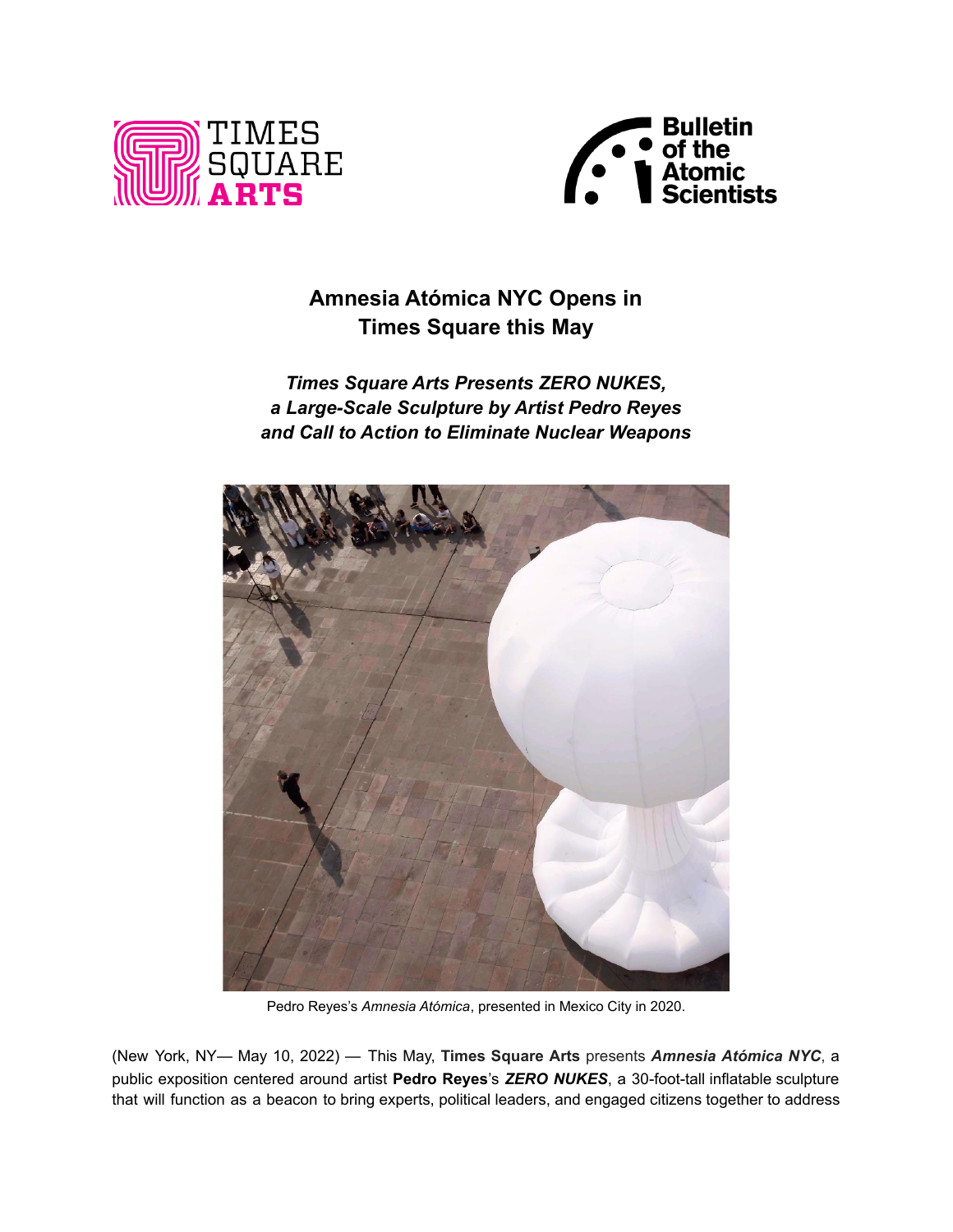nuclear threat. On view in Times Square from **May 17 - May 24, 2022**, the sculpture will serve as a central platform for a series of public programs and events designed to spotlight the voices of activists, artists, scientists, and community organizations in the anti-nuclear field, and drive conversations around non-proliferation and disarmament. *Amnesia Atómica* is curated by **Pedro Alonzo**, who specializes in ambitious artworks in public spaces.

*ZERO NUKES* is the centerpiece of *Amnesia Atómica,* commissioned by the **Bulletin of the Atomic Scientists,** which focuses on three main areas—nuclear risk, climate change, and disruptive technologies—and equips the public, policymakers, and scientists with the information needed to reduce man-made threats to our existence. *ZERO NUKES* focuses on the "zero" as a graphic, visual, and conceptual element common to all languages. The structure stands as a symbol of global unity for a single non-controversial cause: to avoid the destruction of life on earth.

"We commissioned Pedro Reyes to create an artwork that engages with the growing threat of nuclear conflict. *Amnesia Atómic*a is his response," says **Rachel Bronson, President and CEO of the Bulletin of the Atomic Scientists.** "Events in Ukraine are a stark reminder that nuclear weapons continue to threaten humanity on a daily basis. *ZERO NUKES* is Pedro's latest contribution to this collection."

*Amnesia Atómica* holds a topical urgency and warning as nuclear weapons states around the world are investing in ways that are making these weapons more rather than less usable. The project will feature a two-day expo on May 19 and 20 showcasing artists, organizers, and organizations offering hands-on activities, a VR experience, information booths, and merchandise to engage the hundreds of thousands of visitors who pass through Times Square weekly. Public programs will be led by the **Bulletin of the Atomic Scientists**, and will include experts from organizations in the field, such as the **International Campaign to Abolish Nuclear Weapons,** a global coalition focused on mobilizing civil society around the world to support the specific objective of prohibiting and eliminating nuclear weapons; **The Tank,** a Manhattan-based non-profit arts presenter and producer serving emerging artists; **Games of Change,** an organization that supports using games for social change; **Global Zero** an international movement dedicated to stopping the spread of nuclear weapons; and **Union of Concerned Scientists,** a science advocacy group dedicated to solving the world's most pressing problems.

"There is no better public platform than Times Square to host a diversity of viewpoints and in turn, open minds and encourage a better understanding of the complexities around the most pressing issues of our day," says **Tom Harris, Times Square Alliance President.**

"Times Square has a rich cultural history as an epicenter of protest and a platform that elevates a chorus of voices of our era," says **Times Square Arts Director Jean Cooney**. "We are thrilled to turn this platform over to a range of artists confronting the most important topics of our times, such as Pedro Reyes and the issue of nuclear disarmament."

Times Square Arts will unveil Pedro Reyes' *ZERO NUKES*, on **Tuesday, May 17th** at **1:30pm**. **If you are interested in covering or attending the unveiling, please email Ali Rigo [\(ali@culturalcounsel.com\)](mailto:ali@culturalcounsel.com).**

## **PUBLIC PROGRAMMING**

**Public Unveiling, Tuesday May 17th at 1:30pm (Duffy Square)**

**1:30pm** — Remarks from **Times Square Alliance**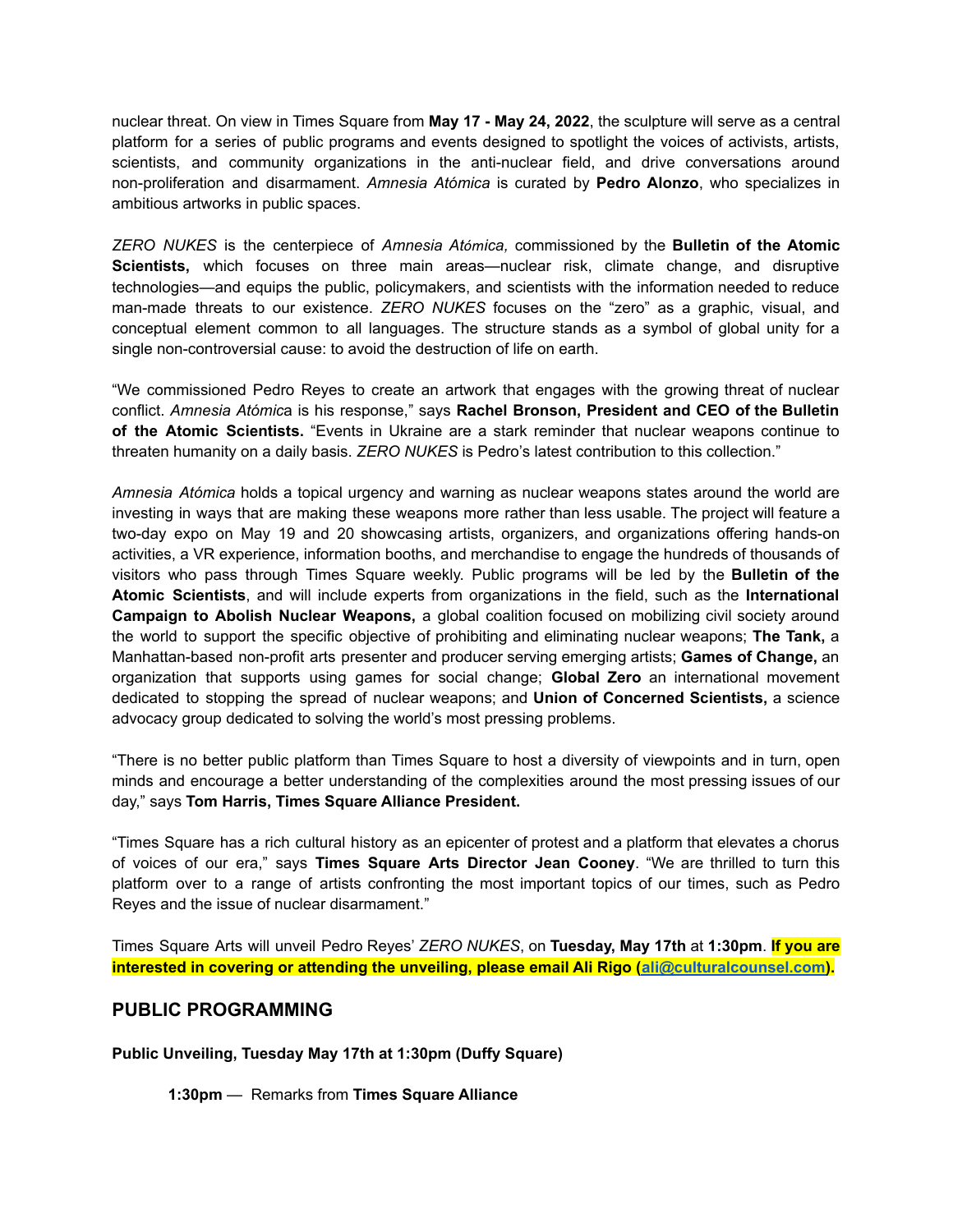**1:45pm** — Remarks from **Mitchie Takeuchi**, Producer "The Vow From Hiroshima," Not Just A Survivor Film LLC. Mitchie will share her experiences as a second-generation Hiroshima survivor, her father having served the Red Cross in Hiroshima before and after the bombing.

**1:50pm** — Beatrice Finn, who received the Nobel Peace Prize on behalf of ICAN, will speak about the immediacy of nuclear threats. ICAN NYC will be part of the Mobilization Expo, hosted by the Bulletin of the Atomic Scientists on Thursday and Friday to share what New Yorkers can do.

**1:55pm** — Remarks from **Pedro Reyes, artist of Zero Nukes**

**2:00pm** — Adjourn; Performance produced by **The Tank**

#### **Mobilization Expo**

Partner organizations dedicated to reducing nuclear weapons will host information sessions, public displays, and hands-on activities to encourage public engagement and mobilization. Participating organizations include: **B(L)OOM; Bulletin of the Atomic Scientists; Das Bombe; Games for Change; Global Zero's Bomb Squad; Horizon 2045; ICAN; NYCAN; PATH Collective; Reverse the Trend; #StopInvestingInDestruction; Union of Concerned Scientists;** among others.

#### **Expo Schedule:**

Thursday, May 19, 12pm-8pm Friday, May 20, 12pm-8pm

#### *ZERO NUKES:* **Performance Series**

*ZERO NUKES* is a series of anti-nuclear performances curated and produced by **Meghan Finn, Artistic Director** of **The Tank,** a Manhattan-based non-profit arts presenter and producer serving emerging artists. The series is part of The Tank's outdoor series, **Open Air Tank**. Emerging artists will perform storytelling, hip hop and spoken word in Times Square beneath the mushroom cloud. Musical performers include **Miriam Pultro**, **Questa Music**, **Elyse Durand**, **Baba Israel** and **Grace Galu** of **Soul Inscribed**, **Sarah Cagianese** of **Frances Rose**, and **Doll Parts**. Performance and spoken word artists include **[Gabriel](https://mailtrack.io/trace/link/10f833f408b2f17dd8516634df46dfcee015dfa2?url=https%3A%2F%2Fwww.gabrielgtorres.com%2F&userId=3383755&signature=6d4e7e7bd05fe08a) G Torres**, **Paige Cowen**, **David Trevor Lawson**, **Kev Berry**, **Carol Maz**, **Ben Firke**, **[Emma](https://mailtrack.io/trace/link/8a902cb163f75a887172cbadc719e375d93821c0?url=https%3A%2F%2Felg2167.wixsite.com%2Femmagometzportfolio%2Fabout-me&userId=3383755&signature=9cc494e05dcf73bd) [Gomez](https://mailtrack.io/trace/link/8a902cb163f75a887172cbadc719e375d93821c0?url=https%3A%2F%2Felg2167.wixsite.com%2Femmagometzportfolio%2Fabout-me&userId=3383755&signature=9cc494e05dcf73bd)**, and **Hunter Gause**.

#### **Performance Schedule:**

Tuesday, May 17, 2-4 pm- following the unveiling Wednesday, May 18, 2-4pm Thursday, May 19, 2-4pm Friday, May 20, 2-4pm Monday, May 23, 2-4pm

#### *Artists Against the Bomb*

A collection of urgent messages calling for universal nuclear disarmament. The campaign is an international effort by artists, writers and activists who, through words and pictures, call for a reduction of the world's nuclear weapons down to zero. The effort is designed to support disarmament organizations across the globe.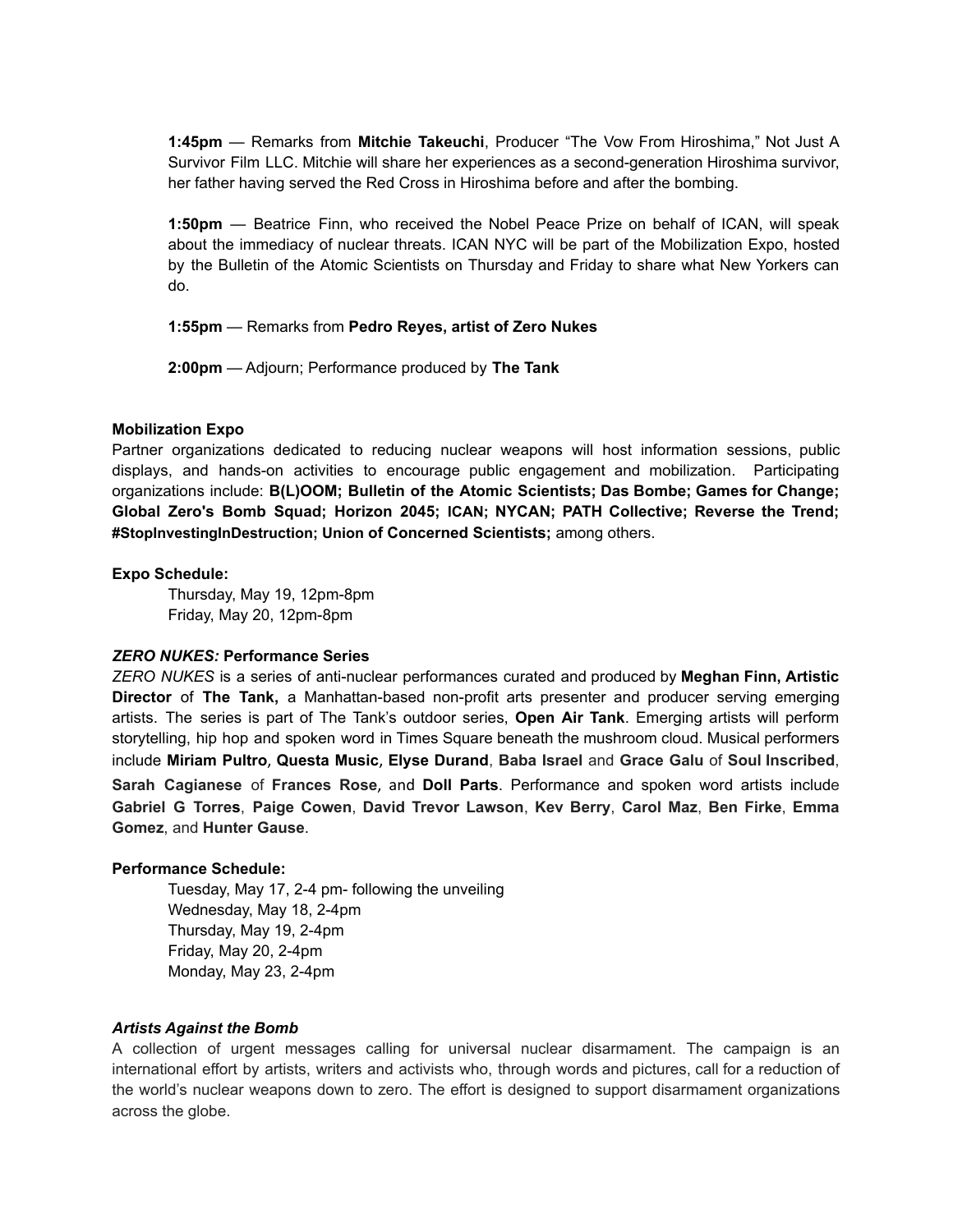#### *Stockpile*

A new participatory work by Pedro Reyes where 12,075 rocket shaped balloons——equivalent to the total estimated number of global nuclear weapons—will be handed out to the public throughout the event. The balloons are a limited edition artwork that will be given to participants upon posting an image of *ZERO NUKES on social media with the hashtags #ZERONUKES* and #AmnesiaAtómica or upon following a participating organization such as the Bulletin.

#### **Stockpile Schedule:**

Daily Handout, 4pm

#### **Virtual Reality: On the Morning You Wake (to the end of the world)**

Games for Change will showcase "On the Morning You Wake (to the End of the World)," a virtual reality experience that uses innovative documentary storytelling and virtual production techniques to viscerally recreate the lived experiences of people of Hawaii, who, for 38 minutes, had to react during a false alert in January 2018. Learn more about the project [here](https://www.onthemorningyouwake.com/#about).

#### **On the Morning You Wake (to the End of the World) Schedule:**

**Time:** 12pm-8pm, May 19 and 20

#### **Address:**

1560 Broadway, Suite 901 New York, NY 10036 Due to construction, entrance at 165 W. 46th Street

#### **Take Action**

The project will consist of a QR code leading to information that guides the public in how to get involved, including clear ideas on how to take action, reach your representative, and find organizations to follow. Join local and international efforts to reduce nuclear dangers, discuss current events with experts, connect with various education and advocacy organizations, and post your concerns to social media. You can even cast your vote to share what time you think it should be on the Bulletin's iconic Doomsday Clock. Also, feel free to tag and follow Times Square Arts' [Instagram](https://www.instagram.com/tsqarts/) account (@tsgarts) to get involved.

#### **Merchandise Kiosk**

The kiosk operated by public art ambassadors will feature an assortment of information as well as merchandise available for the public to buy such as shirts, hats, and buttons. The graphics on the kiosk designed by Pedro Reyes will prominently display the *ZERO NUKES* imagery. Any net proceeds will go towards traveling the cloud in support of other disarmament-based events.

#### **Frieze New York Art Fair**

*Amnesia Atómica* will be presented in collaboration with Frieze New York from May 18-22. Frieze will feature two booths dedicated to *Amnesia Atómica,* one designated for a historical archive featuring contributions to the disarmament movement by artists and activists in the 20th century; and the other an installation of imagery and merchandise from the *ZERO NUKES* campaign. One of the two booths will also feature Pedro Reyes' limited edition interactive artwork *Stockpile.*

# **ABOUT AMNESIA ATÓMICA**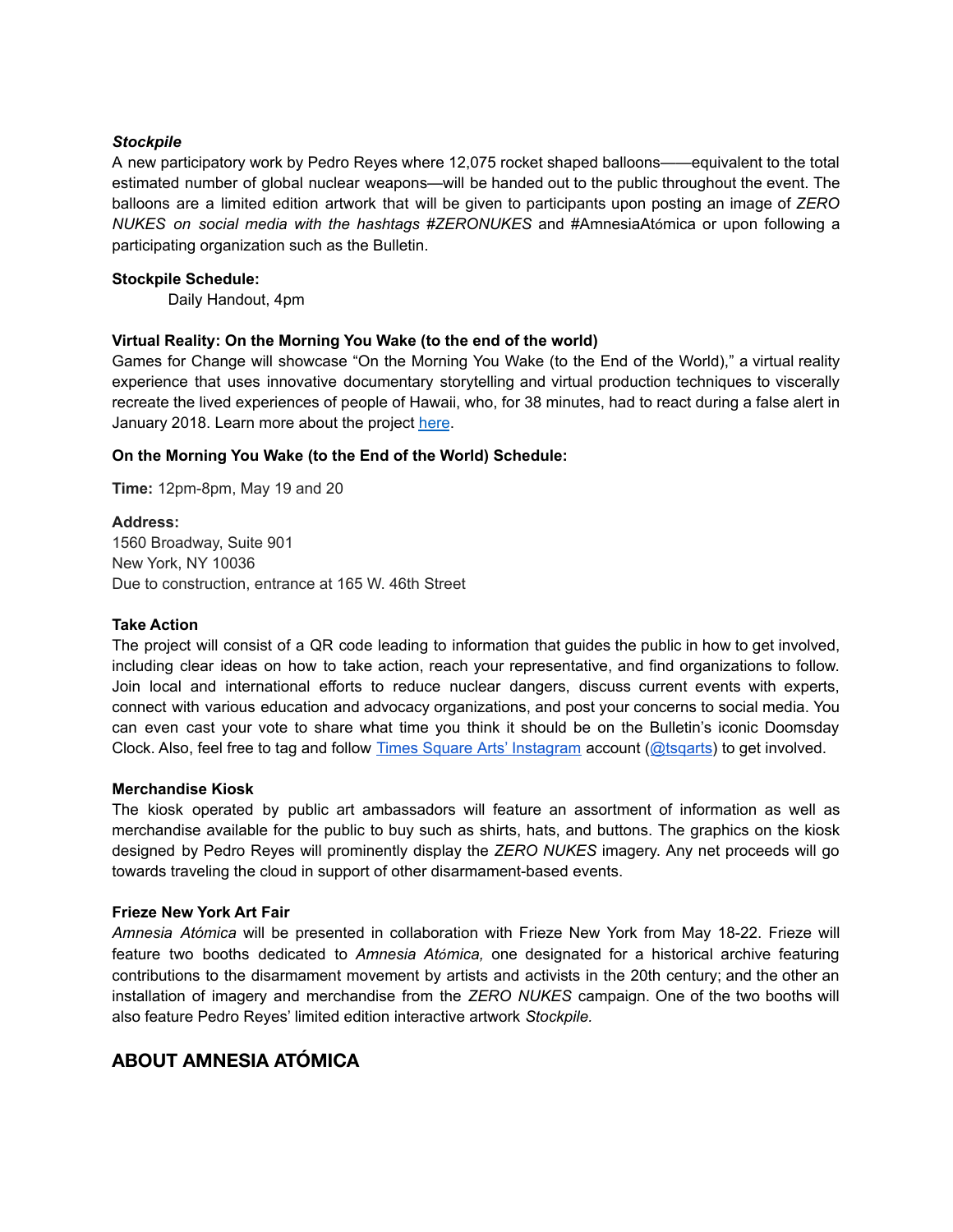*Amnesia Atómica* opened in Mexico City in 2020 to raise public awareness, revitalize the once vibrant anti-nuclear community, and most importantly, put pressure on political leaders, policymakers, and global citizens by informing them of the consequences of inaction. It included an early version of *ZERO NUKES*, a locally curated dance performance, and presentations by leading dignitaries. The artist aims to draw attention to the issues of nuclear threat and the failure of experts and leaders to contain it. The title, *Amnesia Atómica*, urges visitors to not forget or ignore the global issues at hand and engage first-hand with solutions-oriented thinking and strategies. Inspiration for *Amnesia Atómica* was sparked at an incubator created by N Square, a network of innovators committed to ending the nuclear threat.

"It is exactly because of what we are confronting around the world today that I created this piece. I'm hoping to provide an invitation for people who want to get engaged, learn from others, connect and create a safer future. I'm trying to provide a megaphone for the disparate voices committed to abolishing nuclear weapons. I'm trying to provide answers for those asking 'what can I do?,'" says **Pedro Reyes**.

"Artists like Pedro Reyes can play an important role in revitalizing the disarmament community. While *ZERO NUKES* sends a clear multilingual message in support of the disarmament movement, *Amnesia Atómica* is a symbol of the consequences of inaction," says **curator Pedro Alonzo.**

Reyes has garnered international acclaim for large-scale projects that explore current social and political issues, through the use of mediums like sculpture, performance, video, and activism. His work tends to investigate the power of individual and collective organization to incite change through communication, creativity, happiness, and humor, making Times Square an ideal locale for his project, as an epicenter of both protest and kitsch. New York City was also the center of the 1982 Rally for Nuclear Disarmament, making a return to the city generations later a fitting representation of the timelessness of nuclear instability.

Reyes is working with experts in the nuclear realm on the project, including the **Bulletin of the Atomic Scientists** and the **International Campaign to Abolish Nuclear Weapons**, among others.

Supporters of the project include the Bancel Foundation, the Carnegie Corporation of New York, N Square, Abakanowicz Arts and Culture Charitable Foundation, David Rockefeller Fund, The Prospect Hill Foundation, Lisa Tung and Spencer Glendon, Miner / Nagy Family.

#### **ABOUT PEDRO REYES**

Reyes (b. 1972, Mexico City) lives and works in Mexico City. He has won international attention for large-scale projects that address current social and political issues. Through a varied practice utilizing sculpture, performance, video, and activism, Reyes explores the power of individual and collective organization to incite change through communication, creativity, happiness, and humor.He studied architecture at the Ibero-American University in Mexico City. Solo exhibitions have been held with Museum Tinguely, Basel, Switzerland (2020); SCAD, Georgia, USA (2019); Creative Time, New York, USA (2016); Dallas Contemporary, TX, USA (2016); La Tallera, Cuernavaca, Mexico (2016); Hammer Museum, Los Angeles, CA, USA (2015); ICA, Miami, FL, USA (2014); The Power Plant, Toronto, Canada (2014); Walker Art Center, Minneapolis, MN, USA (2011); Guggenheim Museum, New York, NY, USA (2011); CCA Kitakyushu, Japan (2009); Bass Museum, Miami, FL, USA (2008;) and San Francisco Art Institute, CA, USA (2008). Reyes has participated in group exhibitions at the 21st Century Museum of Contemporary Art, Kanazawa, Japan (2015); The National Museum of XXI Century Arts (MAXXI), Rome (2015); Beijing Biennale, China (2014); Whitechapel Gallery, London, UK (2013); dOCUMENTA (13), Kassel, Germany (2012); Liverpool Biennial, UK (2012); Gwangju Biennial, South Korea (2012); Lyon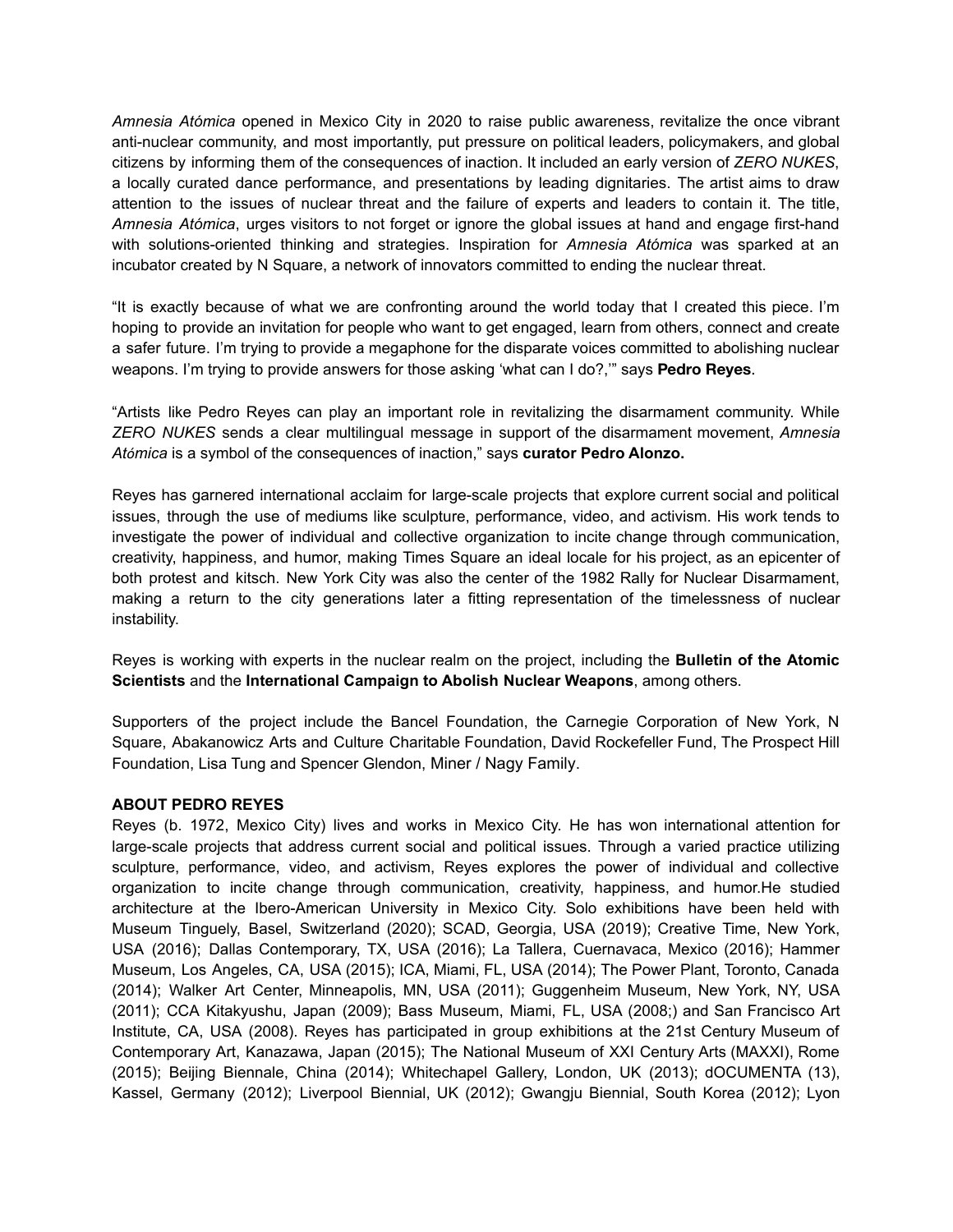Biennale, France (2009); and the 50th Venice Biennale, Italy (2003). In Fall 2016, Reyes served as the inaugural Dasha Zhukova Distinguished Visiting Artist at MIT Center for Art, Science & Technology (CAST) at Massachusetts Institute of Technology in Cambridge, Massachusetts.

#### **ABOUT PEDRO ALONZO**

Pedro Alonzo is a Boston-based independent curator. He is currently an Adjunct Curator at Dallas Contemporary. Since 2006 he has specialized in producing exhibitions that transcend the boundaries of museum walls and spill out into the urban landscape, addressing audiences beyond the traditional museum public. In 2017 he formalized his practice by establishing A&C. At the ICA Boston, he curated Shepard Fairey's 20-year survey, *Supply, and Demand*. For the MCA San Diego, he organized the group exhibition *Viva la Revolución: A Dialogue with the Urban Landscape*, which featured site-specific works inside the museum and throughout downtown San Diego. In 2015 Alonzo began to develop exhibitions designed to engage the public, starting with a citywide exhibition in Philadelphia, *Open Source: Engaging Audiences in Public Space*, followed by working with JR to place a gigantic image of a Mexican child named Kikito, overlooking the US/México border wall in Tecate. Since 2016 Alonzo has worked with The Trustees, Massachusetts's largest conservation and preservation non-profit, to launch and curate the organization's first *Art and the Landscape* initiative, resulting in site-specific commissions created by the artists: Sam Durant (2016), Jeppe Hein (2016), Alicja Kwade (2018), and Doug Aitken (2019). In 2019, Pedro Alonzo worked with Now + There as guest curator for Oscar Tuazon's *Growth Rings* and in 2020 for Jose Dávila's *To Each Era Its Art. To Art, Its Freedom.* for Central Wharf Park in Boston. The most recent project he developed at Dallas Contemporary was a major exhibition that brought together rarely seen works by Japanese artist Yoshitomo Nara.

#### **ABOUT THE BULLETIN OF THE ATOMIC SCIENTISTS**

The Bulletin equips the public, policy makers and scientists with the information needed to reduce man-made threats to our existence. At its core, it is a media organization, publishing a free-access website and a bimonthly magazine. But it is much more. The Bulletin's website, iconic Doomsday Clock, and regular events draw attention to three main areas: nuclear risk, climate change, and disruptive technologies. What connects these is a driving belief that because humans created them, we can control them. The Bulletin is an independent, nonprofit 501 c (3) organization founded by Manhattan Project scientists nearly 75 years ago. It gathers the most informed and influential thought leaders tracking man-made threats and brings innovative thinking to a global audience. The Bulletin applies intellectual rigor to the conversation and does not shrink from alarming truths.

The Bulletin's iconic Doomsday Clock uses the imagery of apocalypse (midnight) and the idiom of nuclear explosion (countdown to zero) to convey threats to humanity and the planet. It is currently set at 100 seconds to midnight, the closest it's ever been to midnight. The Clock is set every year by the Bulletin's Science and Security Board in consultation with its Board of Sponsors, which includes 11 Nobel laureates. The Clock has become a universally recognized indicator of the world's vulnerability to catastrophe from nuclear weapons, climate change, and disruptive technologies.

#### **ABOUT TIMES SQUARE ARTS**

Times [Square](http://arts.timessquarenyc.org/times-square-arts/index.aspx) Arts, the public art program of the Times Square Alliance, collaborates with contemporary artists and cultural institutions to experiment and engage with one of the world's most iconic urban places. Through the Square's electronic billboards, public plazas, vacant areas and popular venues, and the Alliance's own online landscape, Times Square Arts invites leading contemporary creators, such as Mel Chin, Tracey Emin, Jeffrey Gibson, Ryan McGinley, Yoko Ono, and Kehinde Wiley, to help the public see Times Square in new ways. Times Square has always been a place of risk, innovation and creativity, and the Arts Program ensures these qualities remain central to the district's unique identity.